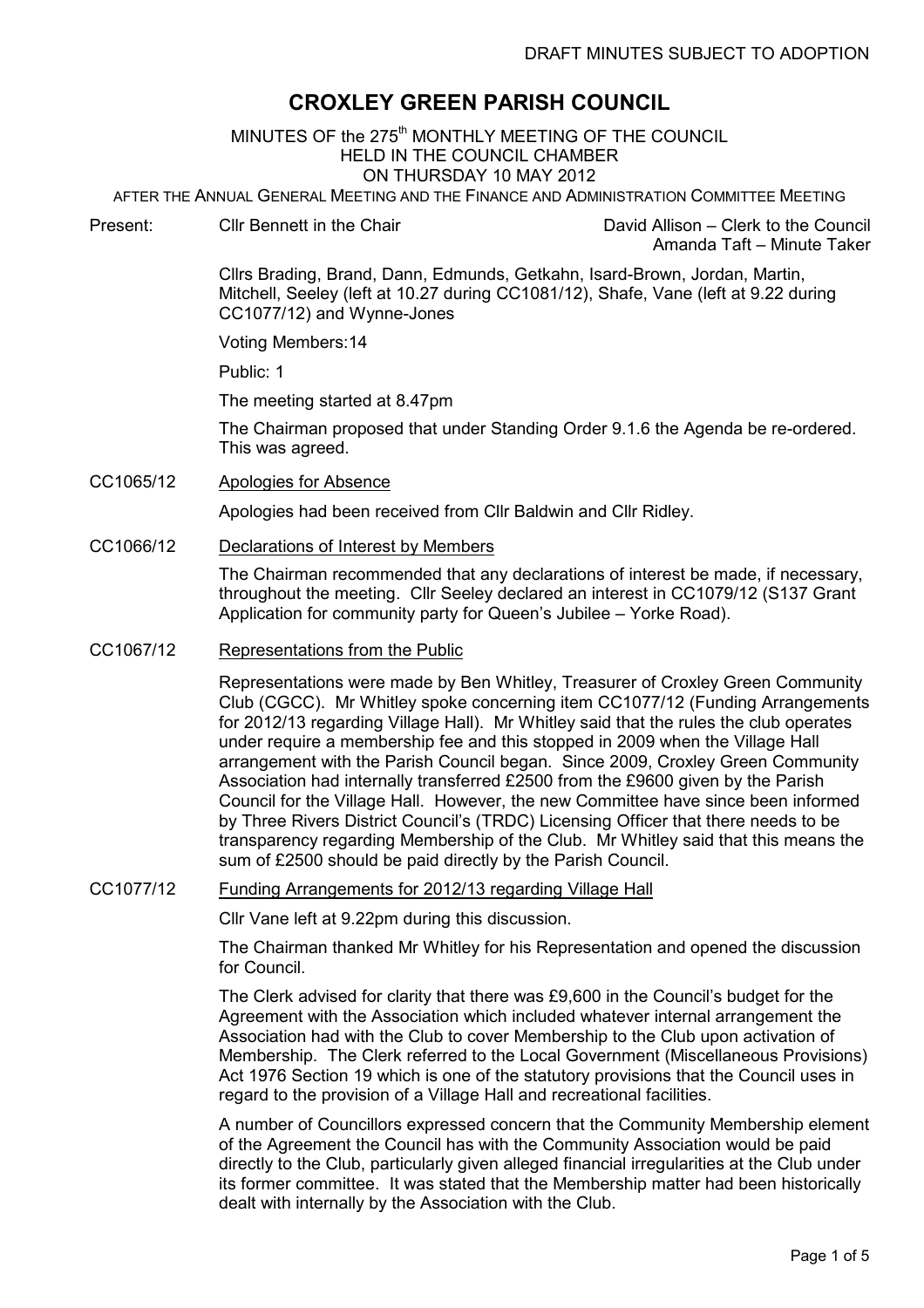There was a very short discussion on the finances of the Club as their most recent accounts for 2011/12 were not as yet available and had not been seen by Club Members. The Clerk advised that caution should be exercised in further discussion in the meeting on what could be considered confidential information at this time given that it is open to the public and would be minuted.

It was stated that Councillors need to exercise due diligence in dealing with this matter and that it needs to be clear to Council what is being obtained through the Agreement with the Association.

Some Councillors considered that it might be appropriate to defer any decision on this matter until further information was available but as there was no concerns expressed regarding a payment to the Association for the Village Hall arrangement, then £7,100 should be paid and that the remaining £2,500 be subject to more information being received. It was pointed out that it was perhaps unreasonable to defer payment of the remaining monies until the next Council meeting in June so it was suggested that the matter of the £2,500 be delegated to the Finance and Administration Committee.

### Resolved:

- That £7,100 is paid to Croxley Green Community Association;
- That the decision to pay the remaining £2,500 be delegated to the Finance & Administration Committee subject to the Committee taking due diligence and being satisfied as to its allocation on receipt of further information.

# CC1068/12 Minutes

### Resolved:

- That the Minutes of the 274<sup>th</sup> monthly meeting of the Council held on Thursday 29 March 2012 be approved and signed by the Chairman.
- CC1069/12 Matters Arising There were no matters arising.
- CC1070/12 Committee Reports
- CC1070.1/12 Environment and Amenity Committee held on Tuesday 6 March 2012

#### Resolved:

• That the Minutes of the Environment and Amenity Committee held on Tuesday 6 March 2012 be adopted as a report of the meeting.

# CC1070.2/12 Any matters arising

There were no matters arising.

CC1070.3/12 Planning and Development Committee held on Wednesday 7 March and Wednesday 21 March 2012

#### Resolved:

• That the Minutes of the Planning and Development Committee held on Wednesday 7 March and Wednesday 21 March 2012 be adopted as reports of the meetings.

# CC1070.4/12 Any matters arising

There were no matters arising.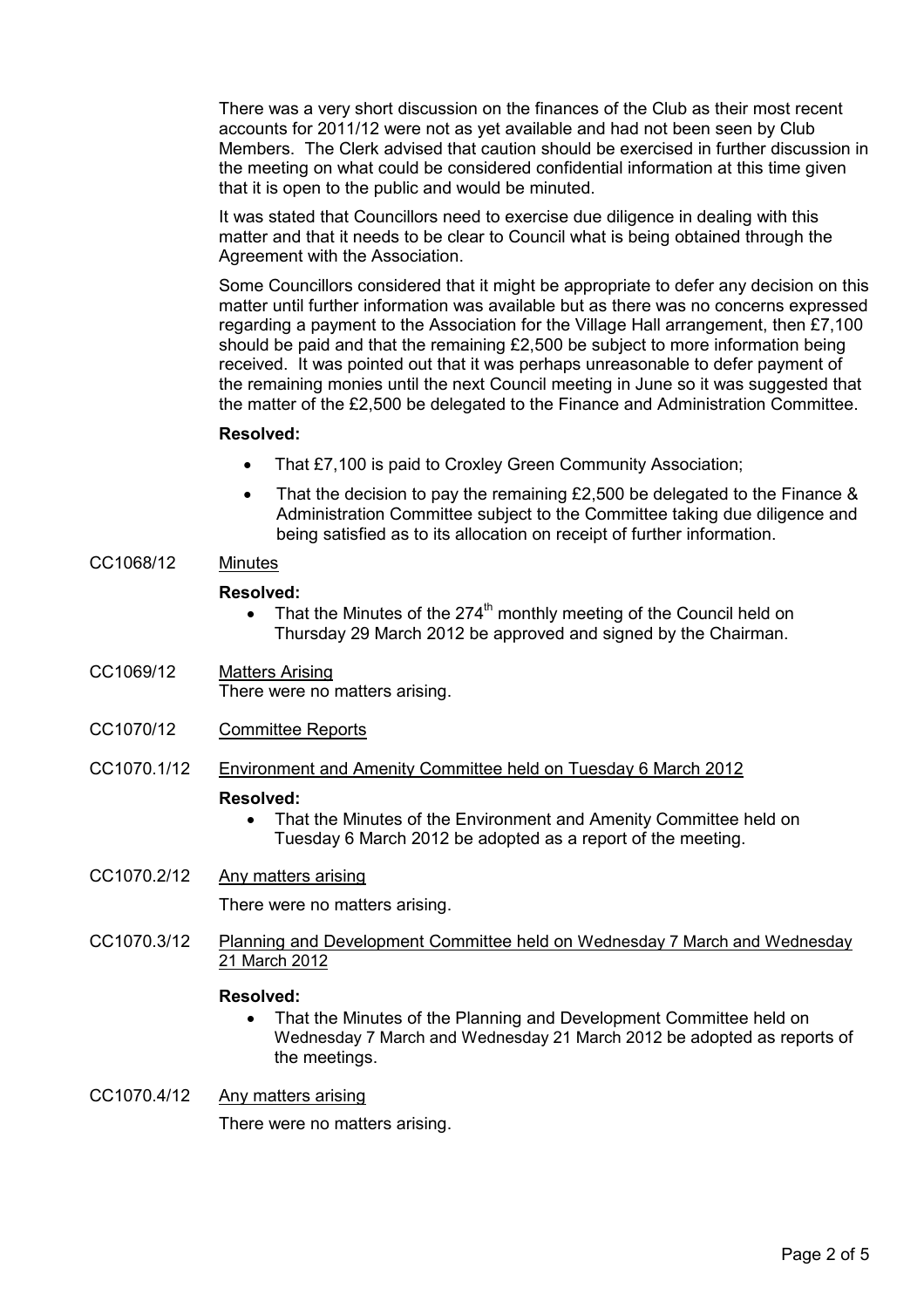# CC1070.5/12 Finance and Administration Committee held Thursday 8 March 2012

#### Resolved:

• That the Minutes of the Finance and Administration Committee held on Thursday 8 March 2012 be adopted as a report of the meeting.

CC1070.6/12 Any matters arising There were no matters arising.

# CC1071/12 Annual Accounts for year ending 31 March 2012 and approval of the Annual Return (Sections 1 and 2)

The Clerk advised that the notice of electors rights regarding the Annual Accounts had been put on display on 23 April 2012 and to date no queries had been made.

#### Resolved:

- That the Annual Accounts for the fiscal year ending 31 March 2012 be approved and signed;
- That the Annual Return Section 1 (Statement of Accounts) be approved and signed and Section 2 (Annual Governance Statement) items 1 – 8 be answered in the affirmative ('yes') and item 9 be answered as Not Applicable and be signed accordingly.
- CC1078/12 S137 Grant Application for community party for Queen's Jubilee Oakleigh Drive See CC1080/12 below.
- CC1079/12 S137 Grant Application for community party for Queen's Jubilee Yorke Road See CC1080/12 below.
- CC1080/12 S137 Grant Application for community party for Queen's Jubilee Beechcroft Avenue

CC1078/12, CC1079/12 and CC1080/12 were discussed en-bloc. It was asked if the groups have third party liability insurance but Members felt that this was a matter for the three applicants to look at and was not the responsibility of the Parish Council.

#### Resolved:

• That S137 Grants of £100 be given to Oakleigh Drive, Yorke Road and Beechcroft Avenue Jubilee Groups

It was asked that the groups offer some recognition of the Parish Council's support.

#### CC1075/12 New Village Centre Project

The Chairman introduced this item and asked Cllr Mitchell to elaborate. Cllr Mitchell said his intention was to have a Project Board with three Cllrs and interested parties and that agreement be given for the team to be able to spend the money allocated in the budget.

#### Resolved:

• That Cllrs Getkahn, Jordan, Martin, Mitchell and Shafe make up the Project Board and that the Clerk is given delegated authority to govern the Board's expenditure.

# CC1076/12 Croxley Rail Link

This matter was introduced by the Chairman. The Clerk advised that a letter outlining the Parish Council's comments had already been submitted but if we wished to speak at the Croxley Rail Link Public Inquiry, a Statement of Case would need to be submitted by 15 May.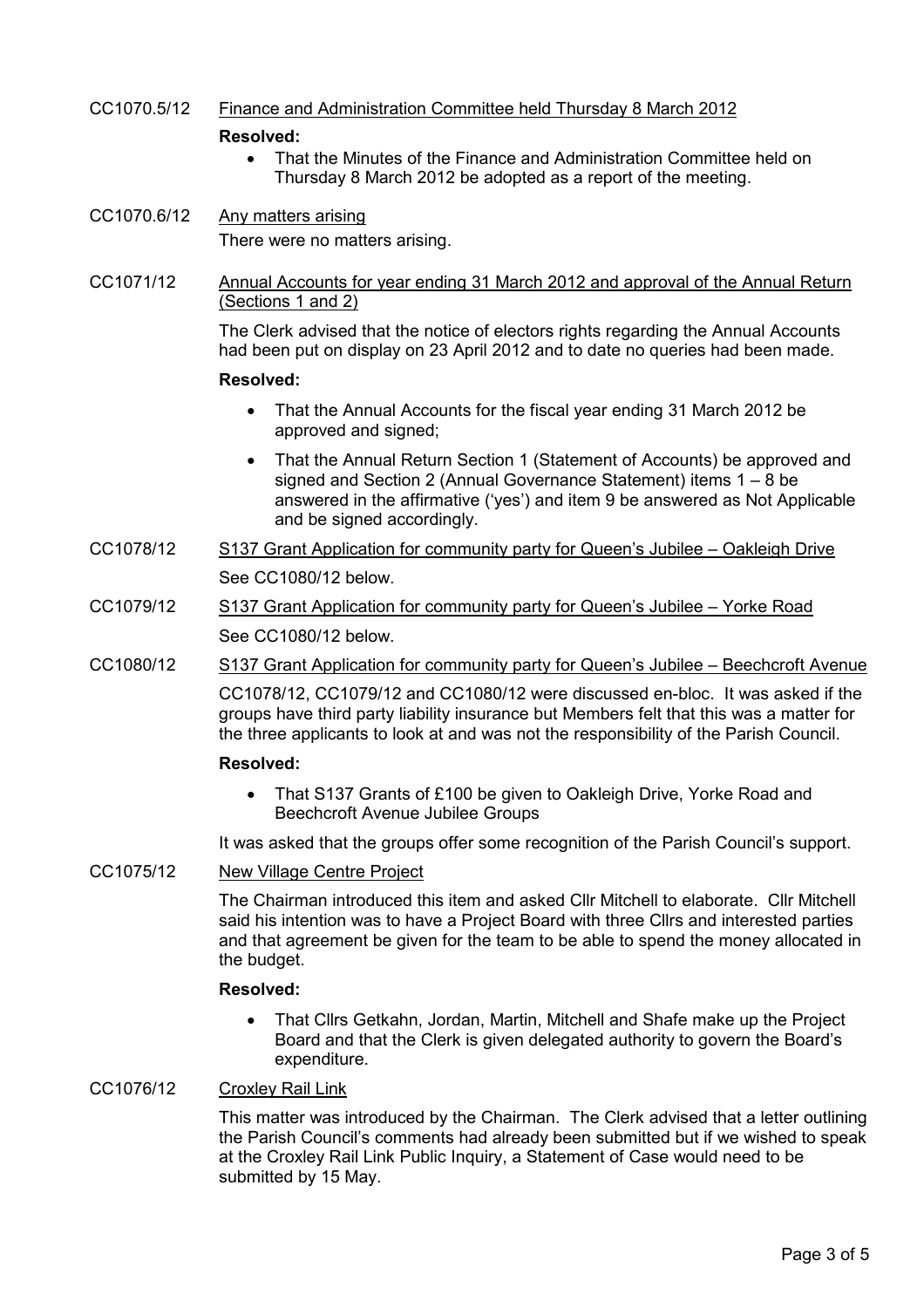Some members felt that the comments submitted by the Planning and Development Committee said what the Parish Council wished to say and unless there was new evidence, a presentation should not be made. Others felt that as the Parish Council represents the people of Croxley we should take the opportunity to be seen to be doing something. A discussion ensued and it was suggested that the Parish Council liaises with CPRE to get new points to raise. The Chairman pointed out that at this late stage, no Cllr had brought anything to the table and any new matters would not have the agreement of Council.

It was suggested that the Clerk speaks to Caroline O'Neil at the Transport and Works Order Unit to find out the position.

Cllr Edmunds requested a recorded vote: Cllrs Bennett, Brading, Dann, Getkahn, Isard-Brown, Jordan, Martin, Mitchell, Seeley, Shafe and Wynne-Jones voted for the proposal, Cllrs Brand and Edmunds abstained.

#### Resolved:

That subject to the Clerk's telephone conversation with the Transport and Works Order Unit, we use the letter already submitted as the basis of our Statement of Case.

### CC1072/12 Councillor Surgery Update

Cllr Seeley advised Members that the only person who approached the Parish Council was Cllr Dann. It was suggested that at future surgeries, a Parish Council sign be provided for the table.

### CC1073/12 Environmental Protection on The Green

The Chairman introduced this item and asked Cllr Brand if he would be agreeable with this matter being put before the Planning and Development Committee. He added that they have been requesting that conditions to protect the Green are included in Planning Decisions that affect it. It was asked if the matter could be discussed at the Environment and Amenity Committee. Cllr Brading said that he would talk to the head of Planning at TRDC to see how best to implement the safeguarding of the Green.

#### Resolved:

• that the matter is referred to the Environment and Amenity Committee.

# CC1074/12 Traffic Calming on The Green

The Chairman introduced this item and advised that this matter was being discussed by Croxley Green Road Safety Committee and that as the Parish Council representative on the Committee, Cllr Martin would prepare a report for Council.

# Resolved:

- a full update be given at the next Council meeting by Cllr Martin.
- CC1075/12 New Village Centre Project

This matter was discussed above after CC1080/12 (S137 Grant Application for community party for Queen's Jubilee – Beechcroft Avenue.

# CC1076/12 Croxley Rail Link

This matter was discussed above after CC1075/12 (New Village Centre Project).

CC1077/12 Funding Arrangements for 2012/13 regarding Village Hall

This matter was discussed above after CC1067/12 (Representations from the Public).